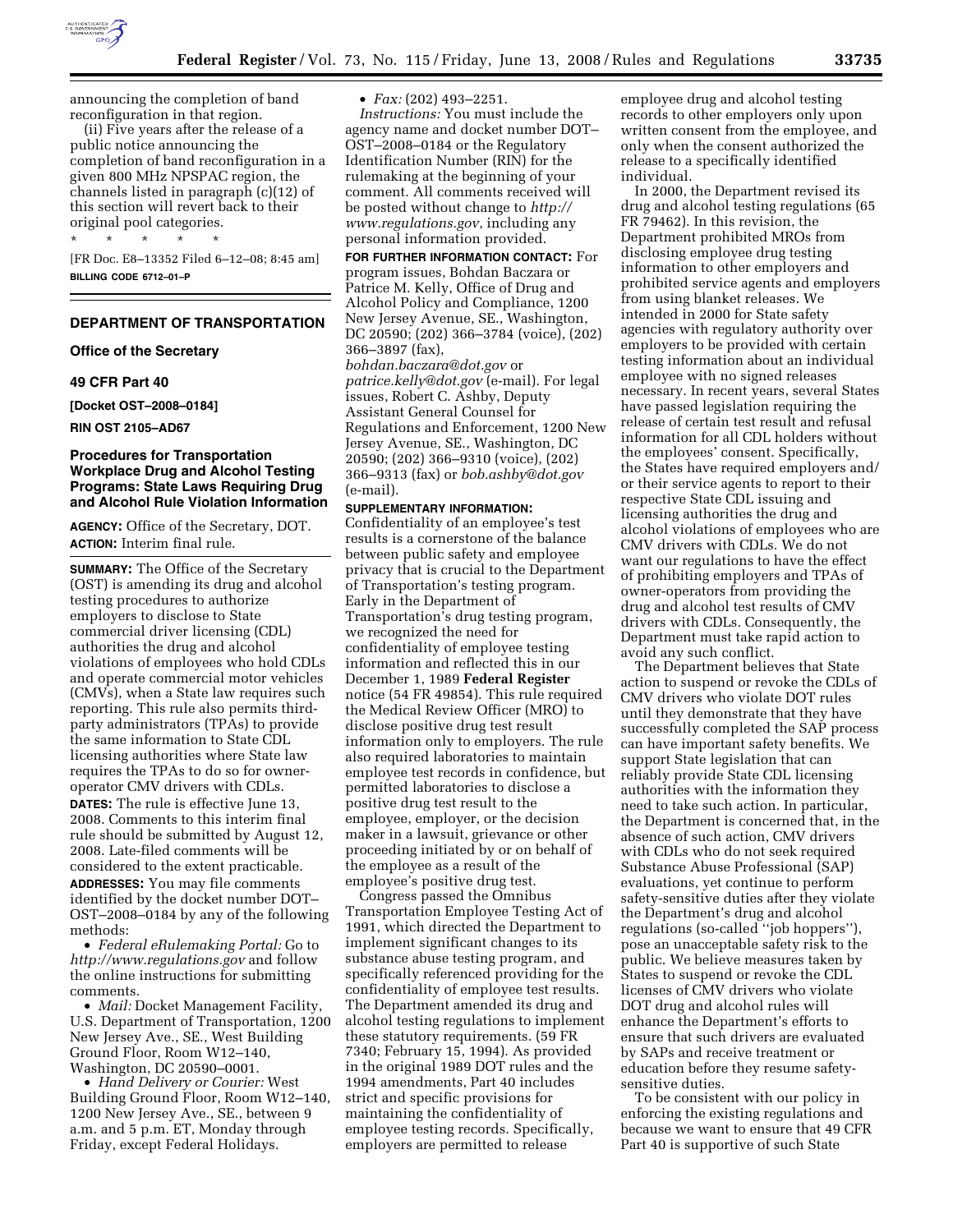legislation, we are acting at this time to amend section 40.331. This amendment specifies that employers are authorized to respond—without conflict with Part 40 confidentiality requirements—to State law requirements by providing drug and alcohol violation information to State CDL licensing authorities on all CMV drivers with CDLs who are covered by DOT testing rules. This same authorization applies to TPAs for owner-operators, since they are the party in the best position to provide this data if owner-operators choose not to report their own violations. We note that this amendment does not authorize the release of individually identifiable testing information outside the scope of the State laws requiring its provision to a State agency for safety purposes. For example, if a State statute requires employers to provide information on positive tests and refusals to the DMV for purposes of taking action against the driver's CDL, it would be improper for the DMV to release the test information to other third parties without the written consent of the driver.

An employer, or a TPA for an owneroperator, is in the best position to provide this information reliably to State authorities because it is the only entity with knowledge and information about all drug and alcohol violations for an employee. For example, an MRO will not necessarily know that an employee refused to go to the collection site. Since MROs are not involved in the alcohol testing process, MROs will not have any information concerning an alcohol test. Likewise, a breath alcohol technician will not have any information about an employee's drug test result. A SAP will have no records on an employee who has not sought evaluation and treatment after a rule violation. Many service agents are located out of State and may not know of a State law requirement, and in any case they may not be readily subject to State law jurisdiction. Most have no way of knowing whether the employee is a CMV driver with a CDL or which DOT agency regulates the employee. Employers, on the other hand, have all this information, and are in-State employers subject to the State's jurisdiction.

This amendment is not a mandate to employers or TPAs for owner-operators to send information to State authorities. It simply authorizes them to comply with the specifics of State information collection requirements. For example, if State A requires only positive drug tests to be transmitted to its Department of Motor Vehicles, an employer or TPA could provide only records of the employee's positive drug test without written employee consent. The

employer or TPA could not provide ''blanket'' information about refusals or alcohol tests to State A without written employee consent, since this was not required by State law. We note that enforcement of State laws that apply to a given employer or TPA would remain a State responsibility.

# **Regulatory Analyses and Notices**

# *Authority*

The statutory authority for this rule derives from the Omnibus Transportation Employee Testing Act of 1991 (49 U.S.C. 102, 301, 322, 5331, 20140, 31306, and 45101 *et seq.*) and the Department of Transportation Act (49 U.S.C. 322).

### *Administrative Procedure Act*

The Department has determined that this rule may be issued without a prior opportunity for notice and comment because providing prior notice and comment would be unnecessary, impracticable, or contrary to the public interest. Because several States already have laws requiring the reporting of test result information and other States may be contemplating enacting such laws, it is important to clarify the status of employers and TPAs for owneroperators seeking to comply with these laws. As States work with drug testing program participants to implement their laws, it is essential that the Department work, without delay, to avoid any potential conflicts with Federal regulations that could impede such employers and TPAs from providing needed information to State agencies. It is important to resolve, as soon as possible, questions that States and other participants have already raised about the relationship of State law and DOT regulations in this area. Issuing the interim final rule should help to avoid confusion that could, to some extent, diminish the safety benefits that the combination of Federal and State requirements concerning persons who violate drug testing rules would otherwise have.

This rule clarifies that, in the interest of safety, employers and TPAs for owner-operators may comply with State reporting requirements to disclose to their State CDL authorities the DOT drug and alcohol violations of CMV drivers with CDLs. It would be inadvisable for the Department to delay issuing this rule and consequently to delay the safety benefits from continued compliance by employers with State laws. For the same reasons, the Department finds that there is good cause to make the rule effective immediately.

# *Executive Order 12866 and Regulatory Flexibility Act*

The Department has determined that this action is not considered a significant regulatory action for purposes of Executive Order 12866 or the Department's regulatory policies and procedures. The interim final rule makes minor modifications to our rules to clarify that employers and TPAs for owner-operators are authorized to release employee-specific drug and alcohol testing information where required by State law.

This rule is being adopted solely to clarify that DOT rules do not conflict with State laws requiring employers to submit drug and alcohol test results to State safety agencies. As such, it imposes no compliance costs on any business or governmental entity. Any costs resulting from compliance of employers with State laws are attributable to those State laws, not to this rule. Given the absence of compliance costs to anyone, I certify that the interim final rule does not have a significant economic impact on a substantial number of small entities.

The benefits of this rule, which are not quantifiable, involve potential improvements to safety as the result of State procedures that could prevent violators of DOT rules from driving commercial vehicles for a time and in helping to prevent ''job hopping'' by drivers who test positive for one company and then seek a job at another company. It is important for the Department and States to begin realizing these benefits at this time.

#### *Executive Order 13132*

The Department has analyzed this proposed action in accordance with the principles and criteria contained in Executive Order 13132, and has determined that, by explicitly facilitating the operation of State laws, the amendments is consistent with the Executive Order and that no consultation is necessary. It avoids the preemption of State laws with respect to the reporting of testing information by employers and third-party administrators providing services to owner-operators.

### **List of Subjects in 49 CFR Part 40**

Administrative practice and procedures, Alcohol abuse, Alcohol testing, Drug abuse, Drug testing, Laboratories, Reporting and recordkeeping requirements, Safety, Transportation.